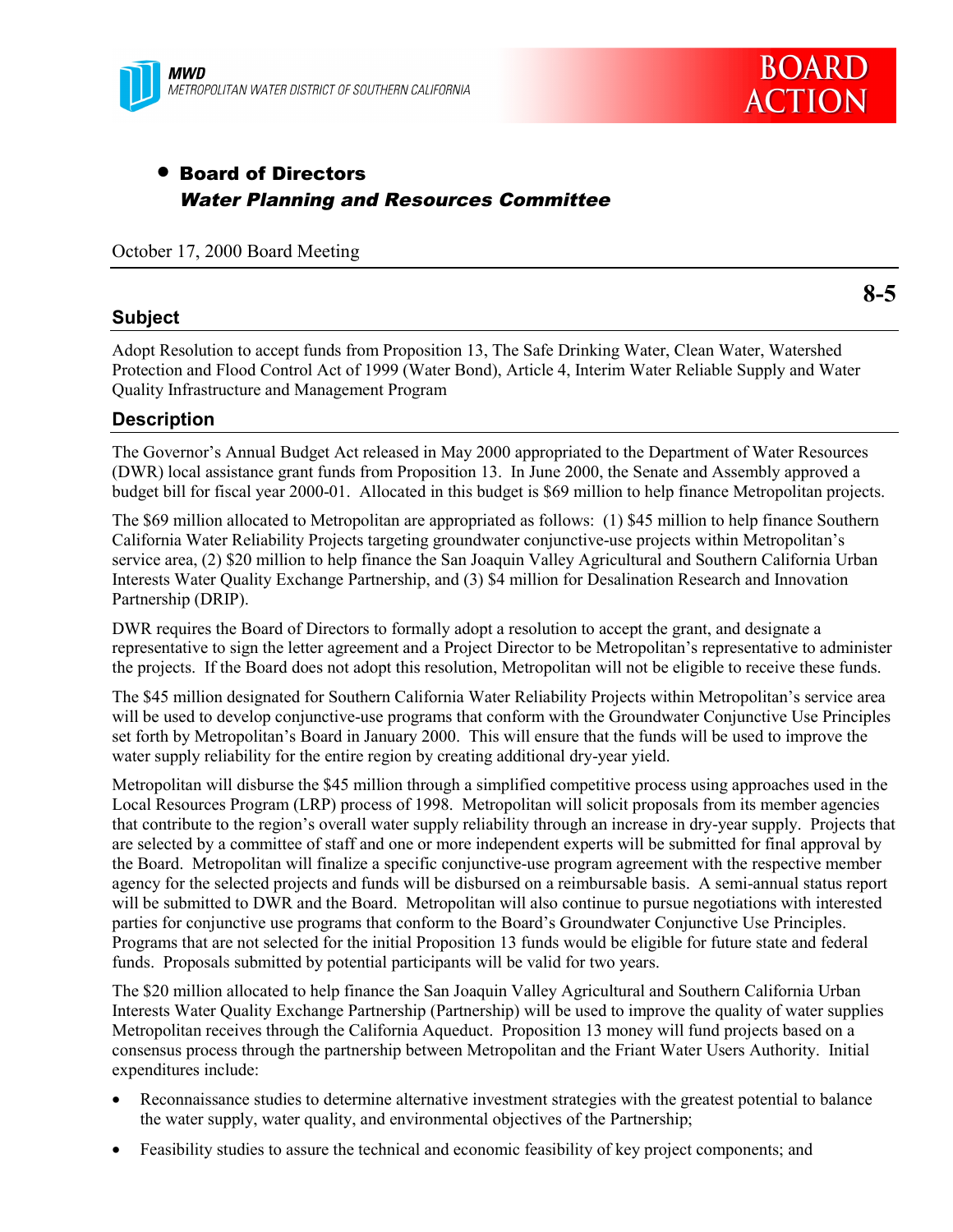• Construction of initial demonstration projects and key infrastructure.

The \$4 million allocated for the DRIP will be a consensus-based distribution by and to the DRIP partners. DRIP is a consortium of Northern and Southern California public, state and federal agencies and academic institutions organized to develop cost-effective, advanced water treatment technologies for desalination and disinfection with ultraviolet light (UV) technology. Proposition 13 funds will be used to conduct the following major DRIP activities:

- Demonstration of large-scale RO technology for Colorado River water;
- Demonstration of large-scale UV technology for Colorado River water and other brackish water sources;
- Optimization of operating parameters for solids removal;
- Pilot studies for desalination of brackish groundwater, municipal wastewater, and agricultural drainage water;
- Pilot studies for membrane scale control and biofouling control; and
- Pilot studies for brine treatment.

# **Policy**

Action by the Board on January 11, 2000, Board Letter 9-5, establishing principles for negotiation and implementation of groundwater storage programs within Metropolitan's service area.

Action by the Board on July 23, 1999, Board Letter 9-3, adopting the Statement of Needs for the CALFED Bay-Delta Program directing staff to seek state and federal funding for Southern California projects in water quality, water recycling, water conservation, groundwater banking and watershed management programs.

# **Board Options/Fiscal Impacts**

#### **Option #1**

Adopt the attached resolution **[\(Attachment 1\)](#page-2-0)** to accept the grant, designating the General Manager as Metropolitan's representative to sign the letter of agreement and Project Director for the administration of the projects and liaison with DWR for submission of required documents.

**Fiscal Impact:** Receipt of a total of \$69 million of funding from the state through DWR for groundwater storage programs, water quality exchanges, and desalination research and innovation partnerships.

#### **Option #2**

Do not adopt a resolution to receive state funding through DWR.

**Fiscal Impact:** The \$69 million Proposition 13 funding will not be disbursed to Metropolitan.

#### **Staff Recommendation**

Option #1.

èrhev M.

9/21/2000 *Date*

*Stephen N. Arakawa Manager, Water Resource Management*

 $\boldsymbol{c}$ 9/27/2000 Sw *General Manager Date*

**Attachment 1**